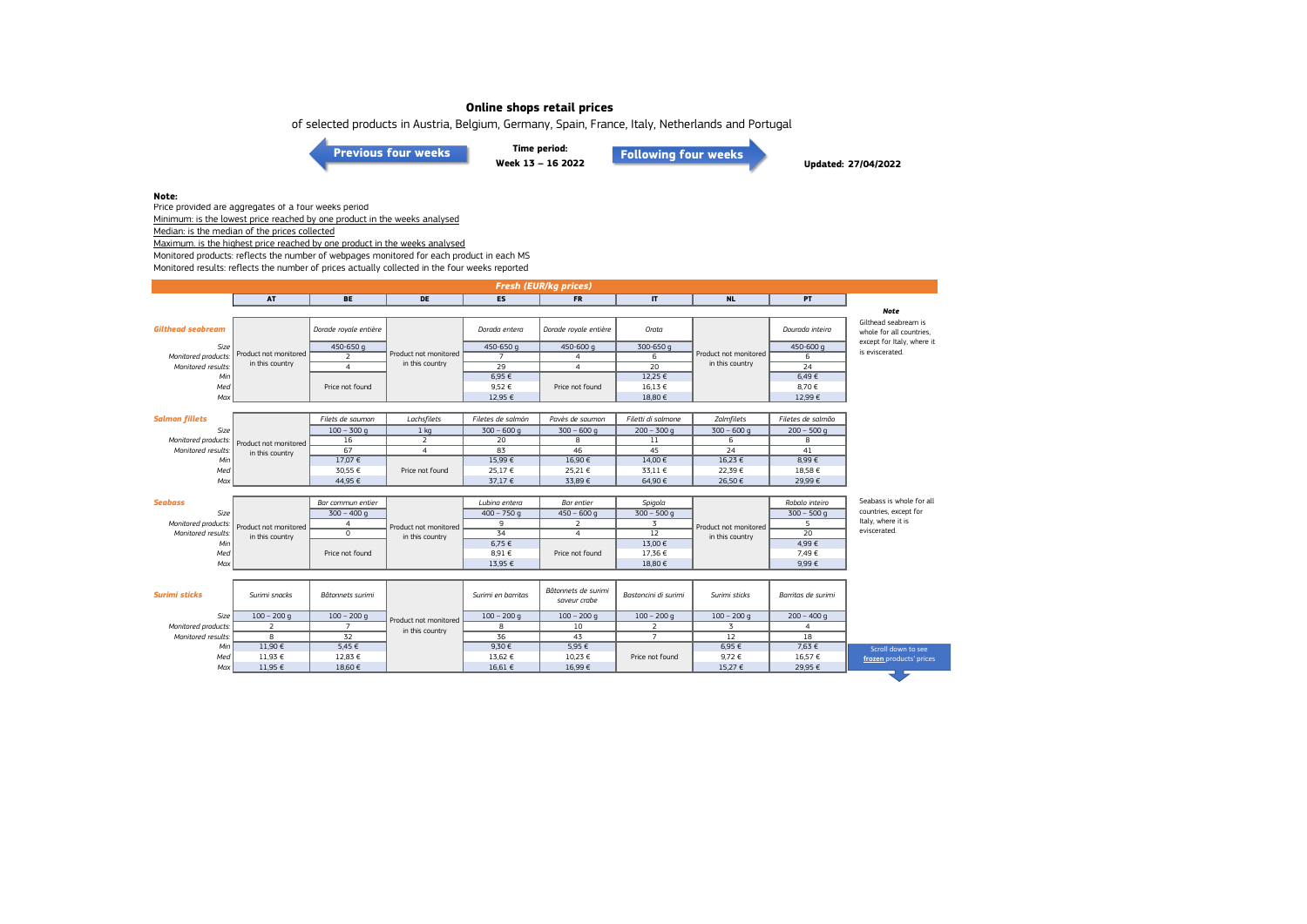|                                                           |                                |                                    | <b>Previous four weeks</b>        |                                                                       | <b>Time period:</b><br><b>Following four weeks</b><br>Week 13 - 16 2022 |                                            |                                                   | Updated: 27/04/2022            |                                                                                                   |  |
|-----------------------------------------------------------|--------------------------------|------------------------------------|-----------------------------------|-----------------------------------------------------------------------|-------------------------------------------------------------------------|--------------------------------------------|---------------------------------------------------|--------------------------------|---------------------------------------------------------------------------------------------------|--|
| <b>Frozen (unit prices)</b>                               |                                |                                    |                                   |                                                                       |                                                                         |                                            |                                                   |                                |                                                                                                   |  |
|                                                           | <b>AT</b>                      | <b>BE</b>                          | DE                                | <b>ES</b>                                                             | <b>FR</b>                                                               | $\mathbf{I}$                               | <b>NL</b>                                         | PT                             |                                                                                                   |  |
| Alaska pollock<br>fillets, breaded and<br><b>battered</b> | Polar-Dorsch paniert           | Filets de colin<br>d'Alaska, panés | Panierte Alaska<br>seelachsfilets | Filetes de abadejo de<br>Alaska, empanados y<br>rebozados, congelados | Tranches de filets de<br>colin d'Alaska panées<br>préfrites             | Filetti di pollack<br>d'Alaska impanati    | Alaska koolvisfilets,<br>gepaneerd en<br>gehavend | Escamudo do Alasca.<br>panado  | <b>Note</b>                                                                                       |  |
| Size                                                      | $400 - 500$ q                  | $400 - 500$ q                      | $400 - 500$ q                     | $400 - 500$ q                                                         | $400 - 500$ q                                                           | $400 - 500$ q                              | $300 - 500$ q                                     | $400 - 500$ q                  |                                                                                                   |  |
| Monitored products.                                       | 10                             | 6                                  | 5                                 | $\overline{7}$                                                        | 21                                                                      | $\overline{7}$                             | $\overline{3}$                                    | 8                              |                                                                                                   |  |
| Monitored results.                                        | 38                             | 16                                 | 23                                | 28                                                                    | 87                                                                      | 39                                         | 12                                                | 19                             |                                                                                                   |  |
| Min                                                       | 3.29€                          | 1.39E                              | 2.19E                             | $2.17 \in$                                                            | 1.89E                                                                   | 209F                                       | 4.59€                                             | 1.89€                          |                                                                                                   |  |
| Med                                                       | 7,26€                          | 3,77 €                             | 2,88 €                            | 2,84 €                                                                | 4,54€                                                                   | 3,96 €                                     | 5,43 €                                            | 3,50€                          |                                                                                                   |  |
| Max                                                       | 12.99 €                        | 525f                               | 3.69€                             | 3.59€                                                                 | 14.89€                                                                  | 5.90€                                      | 6.95 €                                            | 4.99€                          |                                                                                                   |  |
|                                                           |                                |                                    |                                   |                                                                       |                                                                         |                                            |                                                   |                                |                                                                                                   |  |
| <b>Salmon fillets</b>                                     | Lachsfilets                    | Filets saumon                      | Lachsfilets                       | Filetes de salmón                                                     | Pavés de saumon                                                         | Filetti di salmone                         | Zalmfilets                                        | Filetes de salmão              |                                                                                                   |  |
| Size                                                      | $200 - 250q$                   | $200 - 250$ q                      | $200 - 300$ q                     | $200 - 250$ q                                                         | $250 - 300$ q                                                           | $200 - 250q$                               | $200 - 250q$                                      | $200 - 250q$                   |                                                                                                   |  |
| Monitored products:                                       | 5<br>20                        | $\overline{3}$<br>8                | 6<br>13                           | 9<br>36                                                               | $\overline{7}$<br>26                                                    | $\overline{4}$<br>$\overline{24}$          | $\overline{3}$<br>12                              | 6<br>24                        |                                                                                                   |  |
| Monitored results:<br>Min                                 | 4,99€                          |                                    | 4,49€                             | 4,65 €                                                                | 2,50€                                                                   | 5,99€                                      | 4,69€                                             | 6,49€                          |                                                                                                   |  |
| Med                                                       | 9.32 €                         | Price not found                    | 5.45 €                            | 7.18€                                                                 | 6,07€                                                                   | 7.38 €                                     | 4.69€                                             | 8.72€                          |                                                                                                   |  |
| Max                                                       | 12,99 €                        |                                    | 7,49€                             | 10,25 €                                                               | 7,99€                                                                   | 8,10€                                      | 4,69€                                             | 9,99€                          |                                                                                                   |  |
|                                                           |                                |                                    |                                   |                                                                       |                                                                         |                                            |                                                   |                                |                                                                                                   |  |
| <b>Shrimps, peeled</b>                                    | Garnelen, geschält,<br>gekocht | Crevettes, cuites<br>décortiquées  | Garnelen geschält und<br>gekocht  | Gambas peladas y<br>crudas                                            | Crevettes pelées et<br>cuites                                           | Gamberetti squsciati e<br>bolliti          | Gekookte en gepelde<br>garnalen                   | Camarão descascado<br>e cozido | Shrimps are peeled and<br>cooked for all countries.<br>except for Spain, where                    |  |
| Size                                                      | $300 - 500q$                   | $300 - 500$ q                      | $200 - 400q$                      | $400 - 500$ q                                                         | $300 - 500$ q                                                           | $300 - 500$ q                              | $300 - 500$ q                                     | $300 - 500$ q                  | they are peeled and                                                                               |  |
| Monitored products.                                       | 9                              | $\overline{7}$                     | 5                                 | 15                                                                    | 11                                                                      | $\overline{4}$                             | $\overline{4}$                                    | 5                              | raw.                                                                                              |  |
| Monitored results.                                        | 36                             | 28                                 | 20                                | 64                                                                    | 44                                                                      | 13                                         | 16                                                | 28                             |                                                                                                   |  |
| Min                                                       | 9.99E                          | 5.99€                              | 3.39€                             | 4.80€                                                                 | 4.69€                                                                   | 4.99€                                      | 4.00 €                                            | 4.49€                          |                                                                                                   |  |
| Med                                                       | 15,55 €                        | 9.54€                              | 8,00 €                            | 6,26 €                                                                | 8,03 €                                                                  | 5.79€                                      | 6,04 €                                            | 7.49€                          |                                                                                                   |  |
| Max                                                       | 19,99€                         | 14,99€                             | 10,99€                            | 8,50€                                                                 | 11,16 €                                                                 | 6,99€                                      | 7,49 €                                            | $9,99 \in$                     |                                                                                                   |  |
| <b>Squid rings breaded</b><br>and battered                |                                | Anneaux calamars,<br>panés         |                                   | Anillas de calamar.<br>rebozadas                                      | Annegux de calamars<br>panés                                            | Anelli di totano<br>pastellati e surgelati | Gepaneerde<br>Inktvisringen                       | Argolas de pota,<br>panadas    | Squid rings in Spain and<br>Portugal are breaded,<br>while in Belgium,<br>France, the Netherlands |  |
| Size                                                      | Product not monitored          | $400 - 500q$                       | Product not monitored             | $400 - 500$ q                                                         | $400 - 500$ q                                                           | $400 - 500$ q                              | $400 - 500$ q                                     | $400 - 500$ q                  | and Italy they are                                                                                |  |
| Monitored products                                        | in this country                | $\overline{2}$                     | in this country                   | 10                                                                    | $\overline{7}$                                                          | $\overline{4}$                             | 2                                                 | 3                              | battered.                                                                                         |  |
| Monitored results:                                        |                                | 12                                 |                                   | 44                                                                    | 35                                                                      | 16                                         | 8                                                 | 8                              |                                                                                                   |  |
| Min                                                       |                                | 2.29€                              |                                   | 1.39€                                                                 | 2.00 €                                                                  | 3.98 €                                     | 3.40 €                                            |                                | Scroll down to see                                                                                |  |
| Med                                                       |                                | 2,44 €                             |                                   | 2,52 €                                                                | 4,21 €                                                                  | 4,01 €                                     | 3,45 €                                            | Price not found                | prepared and preserved products'                                                                  |  |
| Max                                                       |                                | 2.65 €                             |                                   | 4.10€                                                                 | 5.29€                                                                   | 4.22 €                                     | 3.49€                                             |                                | prices                                                                                            |  |

of selected products in Austria, Belgium, Germany, Spain, France, Italy, Netherlands and Portugal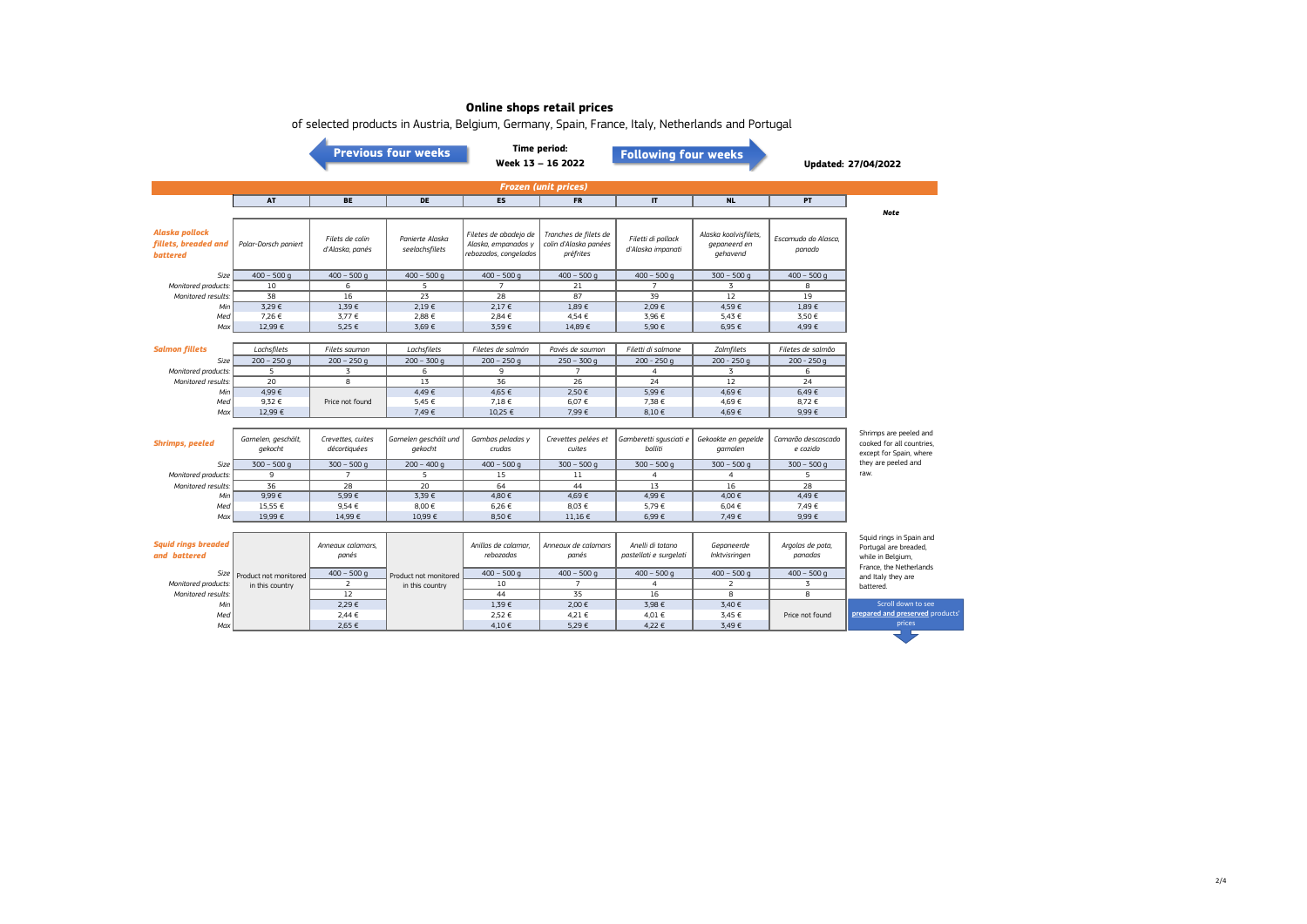|                                         | 01 beleten products in Austria, Belgium, Germany, Spain, France, Raly, Hetherlands and Fortugal<br><b>Previous four weeks</b> |                      |                       |                         | <b>Time period:</b><br><b>Following four weeks</b><br>Week 13 - 16 2022 |                            |                     |                         | <b>Updated: 27/04/2022</b>                       |  |
|-----------------------------------------|-------------------------------------------------------------------------------------------------------------------------------|----------------------|-----------------------|-------------------------|-------------------------------------------------------------------------|----------------------------|---------------------|-------------------------|--------------------------------------------------|--|
| <b>Prepared-preserved (unit prices)</b> |                                                                                                                               |                      |                       |                         |                                                                         |                            |                     |                         |                                                  |  |
|                                         | AT                                                                                                                            | <b>BE</b>            | <b>DE</b>             | <b>ES</b>               | <b>FR</b>                                                               | $\mathbf{I}$               | <b>NL</b>           | PT.                     |                                                  |  |
|                                         |                                                                                                                               |                      |                       |                         |                                                                         |                            |                     |                         | <b>Note</b>                                      |  |
| <b>Anchovy fillets in</b>               | Sardellenfilets in                                                                                                            | Filets d'anchois à   |                       | Filetes de anchoa en    | Filets d'anchois à                                                      | Filetti di acciuga         | Ansjovisfilets in   | Filetes de anchova em   |                                                  |  |
| olive oil                               | olivenöl                                                                                                                      | l'huile d'olive      |                       | aceite de oliva         | l'huile d'olive                                                         | all'olio di oliva          | olijfolie           | azeite                  |                                                  |  |
| Size                                    | $100 - 200$ q                                                                                                                 | $100 - 200$ q        |                       | $100 - 200$ q           | $100 - 200$ q                                                           | $100 - 200$ q              | $100 - 200$ q       | $80 - 100q$             |                                                  |  |
| Monitored products.                     | 2                                                                                                                             | 8                    | Product not monitored | 31                      | 8                                                                       | 13                         | 3                   | 8                       |                                                  |  |
| Monitored results:                      | $\overline{4}$                                                                                                                | 29                   | in this country       | 136                     | $\overline{32}$                                                         | 52                         | 16                  | 40                      |                                                  |  |
| Min                                     |                                                                                                                               | 1,79€                |                       | 2,20€                   | $2,15 \in$                                                              | 3,88 €                     | 3,19€               | 2,08 €                  |                                                  |  |
| Med                                     | Price not found                                                                                                               | 3,53 €               |                       | 7,72 €                  | 3,37 €                                                                  | 5,75 €                     | 3,38 €              | 3,51 €                  |                                                  |  |
| Max                                     |                                                                                                                               | 4,70€                |                       | 24,15 €                 | 6,50€                                                                   | 9,90€                      | 3,89€               | 6,39€                   |                                                  |  |
|                                         |                                                                                                                               |                      |                       |                         |                                                                         |                            |                     |                         |                                                  |  |
| <b>Herring fillets</b>                  | Herring fillets in                                                                                                            | Herring fillets in   | Herring fillets in    |                         | Herring fillets in                                                      | Sardine fillets in olive   | Herring fillets in  |                         | Herring fillets are in                           |  |
|                                         | tomato sauce                                                                                                                  | vinegar              | tomato sauce          |                         | tomato sauce                                                            | oil                        | tomato sauce        |                         | tomato sauce for all                             |  |
|                                         | Heringsfilets in                                                                                                              | Filets de hareng au  | Heringsfilets         |                         | Filets de hareng à la                                                   | Filetti di sardina in olio | Haringfilets in     |                         | countries, except for<br>Belgium, where they are |  |
|                                         | Tomatensauce                                                                                                                  | vinaigre             | tomatensauce          |                         | sauce tomate                                                            | di oliva                   | tomatensaus         |                         | in vinegar. In Italy,                            |  |
| Size                                    | $100 - 200$ g                                                                                                                 | $300 - 500q$         | $100 - 200$ q         | Product not monitored   | $300 - 400q$                                                            | $100 - 200$ g              | $100 - 200$ q       | Product not monitored   | sardine fillets in olive oil                     |  |
| Monitored products:                     | 5                                                                                                                             | 8                    | 11                    | in this country         | $\overline{4}$                                                          | 6                          | 9                   | in this country         | are monitored.                                   |  |
| Monitored results.                      | 20                                                                                                                            | 41                   | 36                    |                         | 15                                                                      | 24                         | 40                  |                         |                                                  |  |
| Min                                     | 0,99E                                                                                                                         | 1,59€                | 0,89E                 |                         | $1,60 \in$                                                              | 0,95€                      | 1,05 €              |                         |                                                  |  |
| Med                                     | 1,76€                                                                                                                         | 4,06 €               | $1,23 \in$            |                         | 1,73 €                                                                  | 1,40 €                     | 1,53 €              |                         |                                                  |  |
| Max                                     | 2,49€                                                                                                                         | 6,99€                | $1,91 \in$            |                         | $1,85 \in$                                                              | 1,75 €                     | 1,95 €              |                         |                                                  |  |
|                                         | Mackerel fillets in                                                                                                           | Mackerel fillets in  | Mackerel fillets in   | Mackerel fillets in     | Mackerel fillets in                                                     |                            | Mackerel fillets in |                         | Mackerel fillets are in                          |  |
| <b>Mackerel fillets</b>                 | tomato sauce                                                                                                                  | tomato sauce         | tomato sauce          | tomato sauce            | tomato sauce                                                            |                            | tomato sauce        | Mackerel fillets in oil | tomato sauce for all                             |  |
|                                         |                                                                                                                               |                      |                       |                         |                                                                         |                            |                     |                         | countries. In Austria,                           |  |
|                                         | Makrelenfilets in                                                                                                             | Filets de maguereaux | Makrelenfilets in     | Filetes de caballa en   | Filets de maguereaux                                                    |                            | Makreelfilets in    | Filetes de cavala em    | they are seasoned with                           |  |
|                                         | tomatensauce                                                                                                                  | à la sauce tomate    | tomatensauce          | salsa de tomate         | à la sauce tomate                                                       |                            | tomatensaus         | azeite                  | vegetables.                                      |  |
| Size                                    | $120 - 180q$                                                                                                                  | $120 - 180q$         | $80 - 200$ g          | $80 - 200$ q            | $120 - 180q$                                                            | Product not monitored      | $80 - 200$ q        | $120 - 130q$            |                                                  |  |
| Monitored products.                     | 8                                                                                                                             | $\overline{7}$       | 3                     | 9                       | 8                                                                       | in this country            | 8                   | 15                      |                                                  |  |
| Monitored results.                      | 32                                                                                                                            | 27                   | $\overline{4}$        | 36                      | 32                                                                      |                            | 32                  | 52                      |                                                  |  |
| Min                                     | 0.95 €                                                                                                                        | 0.85 €               |                       | 0.67E                   | $1.15 \in$                                                              |                            | $1,21 \in$          | $0.94 \in$              |                                                  |  |
| Med                                     | 1,56 €                                                                                                                        | 2,66 €               | Price not found       | 1,26 €                  | $1,69 \in$                                                              |                            | 1,77 €              | 2,01 €                  |                                                  |  |
| Max                                     | 2,39€                                                                                                                         | 3,85 €               |                       | $1,73 \in$              | 3,05 €                                                                  |                            | 1,99€               | 3.19E                   |                                                  |  |
|                                         |                                                                                                                               |                      |                       |                         |                                                                         |                            |                     |                         |                                                  |  |
| Tuna                                    | Tuna in olive oil                                                                                                             | Tung in brine        | Tung in olive oil     | Tung in olive oil       | Tung in olive oil                                                       | Tung in olive oil          | Tung in olive oil   | Tuna in olive oil       |                                                  |  |
|                                         | Thunfisch in olivenöl                                                                                                         | Thon au naturel      | Thunfisch in olivenöl | Atún en aceite de oliva | Thon à l'huile d'olive                                                  | Tonno all'olio d'oliva     | Tonijn in olijfolie | Atum em azeite          |                                                  |  |
| Size                                    | $2 \times 80q$                                                                                                                | $150 - 200$ q        | $3 \times 80q$        | $3 \times 80$ g         | $100 - 120q$                                                            | $3 \times 80q$             | $2 \times 80q$      | $350 - 400q$            |                                                  |  |
| Monitored products.                     | $\overline{2}$                                                                                                                | 19                   | 5                     | 27                      | 15                                                                      | 10                         | 3                   | 13                      |                                                  |  |
| Monitored results.                      | $\overline{\mathbf{g}}$                                                                                                       | 76                   | $\overline{0}$        | 123                     | 55                                                                      | 40                         | 12                  | 51                      |                                                  |  |
| Min                                     | 3,69€                                                                                                                         | 0,89€                |                       | 1,92 €                  | $1,74 \in$                                                              | 1,99€                      | 2,99€               | 2,69€                   | Scroll down to see                               |  |
| Med                                     | 3,69€                                                                                                                         | 2,46 €               | Price not found       | 3,13 €                  | $3.11 \in$                                                              | 2,91 €                     | 3,38 €              | 4,67 €                  | smoked products' prices                          |  |
| Max                                     | 3,69€                                                                                                                         | 3,79€                |                       | $5.14 \in$              | 6,19€                                                                   | 4,05 €                     | 3,69€               | 5,49€                   |                                                  |  |

of selected products in Austria, Belgium, Germany, Spain, France, Italy, Netherlands and Portugal